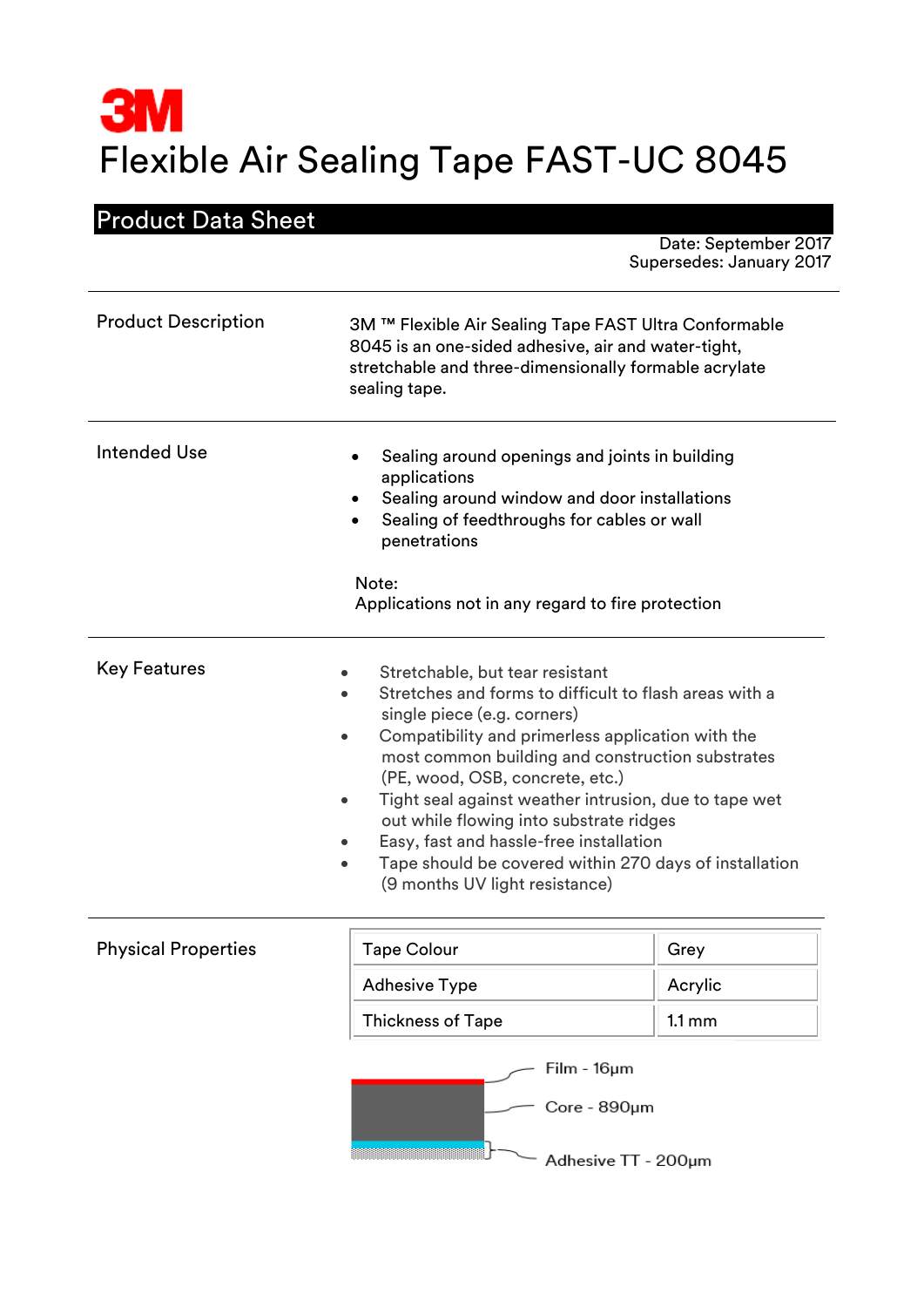Performance **Characteristics** 

| Initial Strength                                          |                                                                                                                  |                                           |
|-----------------------------------------------------------|------------------------------------------------------------------------------------------------------------------|-------------------------------------------|
| Evidence of<br>performance:                               | Adhesion to Polished Steel<br>90 ° peel @ RT, 24 h dwell, jaw speed<br>300mm/min (AFERA 5001)                    | 130 N/100 mm<br>(CF)                      |
| by 3M                                                     | Adhesion to PVC<br>90 ° peel @ RT, 24 h dwell, jaw speed<br>300mm/min (AFERA 5001)                               | 140 N/100 mm<br>(CF)                      |
|                                                           | <b>Adhesion Cement (Eterboard)</b><br>90 ° peel @ RT, 24 h dwell, jaw speed<br>300mm/min (AFERA 5001)            | 130 N/100 mm<br>(CF)                      |
|                                                           | Adhesion to OSB<br>90 ° peel @ RT, 24 h dwell, jaw speed<br>300mm/min (AFERA 5001)                               | 100 N/100 mm<br>(CF)                      |
|                                                           | Adhesion to Wood, glazed<br>90 ° peel @ RT, 24 h dwell, jaw speed<br>300 mm/min (AFERA 5001)                     | 100 N/100 mm<br>(AF)                      |
|                                                           | Tensile / Stress at break<br>Tensile / Elongation at break<br>(EN ISO 527-3: 2003)                               | ≥ 0.840 N/mm <sup>2</sup><br>$\geq 300\%$ |
| by ift Rosenheim<br>acc. to ift<br>Guideline<br>$MO-01/1$ | Tensile - elongation<br>Longitudinal (N/50 mm/ %)<br>Transverse (N/50 mm/ %)<br>(acc. to EN 12311-2, 100 mm/min) | 49 / 1055<br>51/1093                      |
| Test Report No.<br>16-002989-<br>PR <sub>01</sub>         | Bond strength PVC-U<br>measured on additional building<br>materials (see page 4)                                 | 0.224 (N/mm <sup>2</sup> )<br>(CF)        |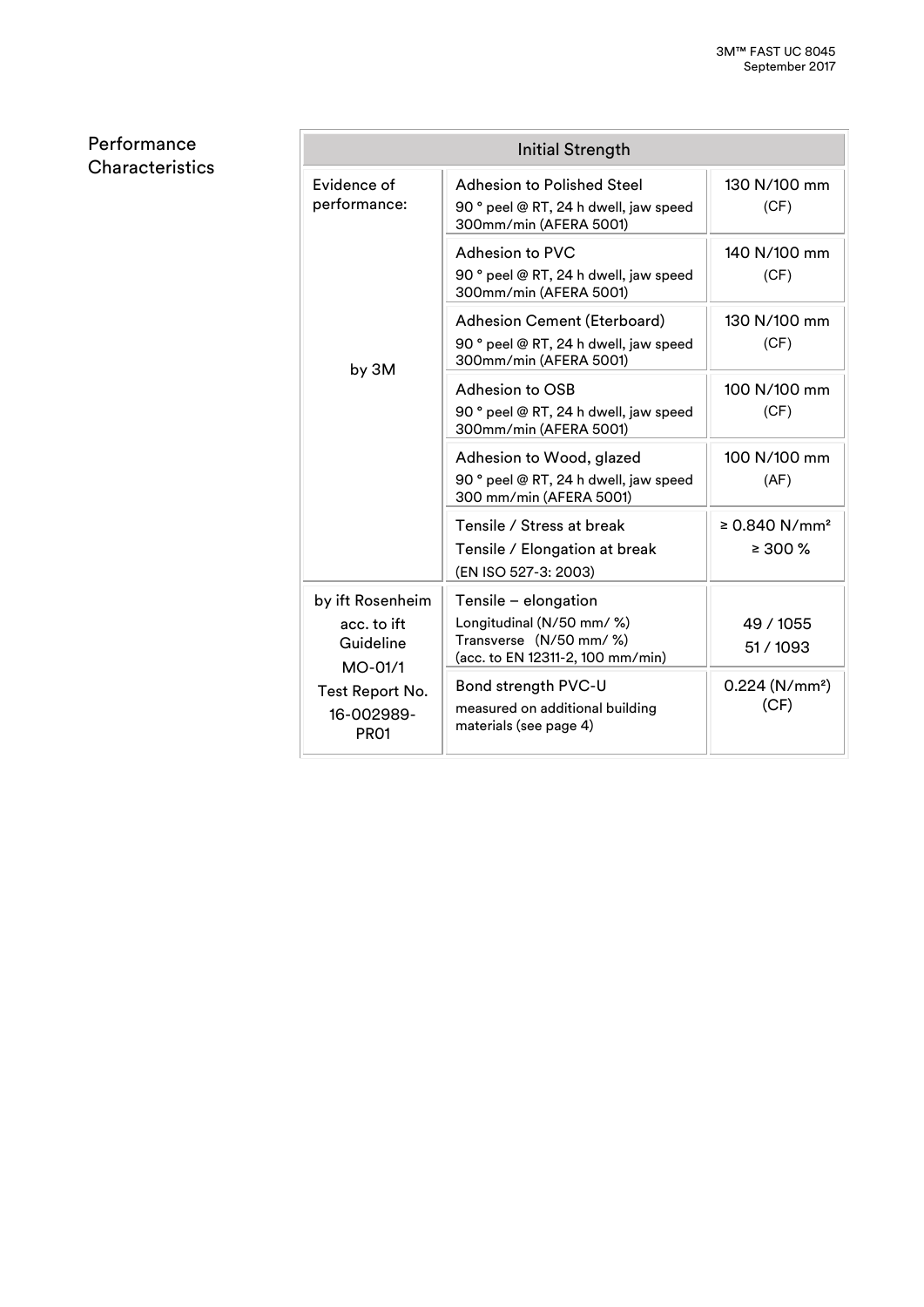|                                                                                    | <b>Strength after Aging</b>                                                                                                                         |                                                      |
|------------------------------------------------------------------------------------|-----------------------------------------------------------------------------------------------------------------------------------------------------|------------------------------------------------------|
| Evidence of<br>performance:                                                        | <b>Adhesion to Polished Steel</b><br>90° peel @ after 7 days @ 38 °C &<br>98% RT - (AFERA 5001)                                                     | 150 N/100 mm<br>(CF)                                 |
|                                                                                    | Adhesion to PVC<br>90° peel after 7 days @ 38 °C & 98%<br>RT- (AFERA 5001)                                                                          | 150 N/100 mm<br>(CF)                                 |
|                                                                                    | Adhesion Cement (Eterboard)<br>90° peel @ after 7 days @ 38 °C &<br>98% RT - (AFERA 5001)                                                           | 140 N/100 mm<br>(CF)                                 |
| by 3M                                                                              | Adhesion to OSB<br>90° peel @ after 7 days @ 38 °C &<br>98% RT - (AFERA 5001)                                                                       | 110 N/100 mm<br>(CF)                                 |
|                                                                                    | Adhesion to Wood, glazed<br>90° peel @ after 7 days @ 38 °C &<br>98% RT - (AFERA 5001)                                                              | 140 N/100 mm<br>(CF)                                 |
|                                                                                    | Salt Spray Tests (DIN 5002:1)<br>Polished steel                                                                                                     | 140 N/100 mm<br>(50 % CF)                            |
|                                                                                    | Salt Spray Tests (DIN 5002:1)<br><b>PVC</b>                                                                                                         | 160 N/100 mm<br>(CF)                                 |
|                                                                                    | Salt Spray Tests (DIN 5002:1)<br>PE-Foil                                                                                                            | 120 N/100 mm<br>(60 % CF)                            |
| by ift Rosenheim<br>acc. to ift                                                    | <b>Thermal Shock Resistance</b><br>$(-20 °C)$ up to 60 °C)<br>No changes impairing functions,<br>strength after exposure ≥ 80 % of<br>initial value | fulfilled<br>on all substrates<br>listed on page 4   |
| Guideline<br>$MO-01/1$<br>Test Report No.<br>18-009999-                            | Light resistance and resistance to<br>moisture penetration (2 weeks)<br>No changes impairing functions,                                             | fulfilled<br>on all substrates<br>listed on page 4   |
| <b>Classification of reaction to fire of Construction Products</b>                 |                                                                                                                                                     |                                                      |
| DIN EN 13501-1                                                                     | Compatibility with adjacent<br>building materials (up to 60 °C)<br>No changes impairing functions, no<br>impairment of visual appearance            | claustilled<br>on all substrates<br>listed on page 4 |
|                                                                                    | Water Vapour Permeability $(S_d \text{ value})$ (m)                                                                                                 |                                                      |
| 8.5<br>EN ISO 12572 : 2001-06) (A)<br>ift Rosenheim Test Report No. 16-002989-PR02 |                                                                                                                                                     |                                                      |
| Nail Sealability / Watertightness                                                  |                                                                                                                                                     |                                                      |
| No water penetration at up to 600 Pa                                               |                                                                                                                                                     |                                                      |
| ift Rosenheim Test Report No. 16-002989-PR03, - PR04 & -PR05                       |                                                                                                                                                     |                                                      |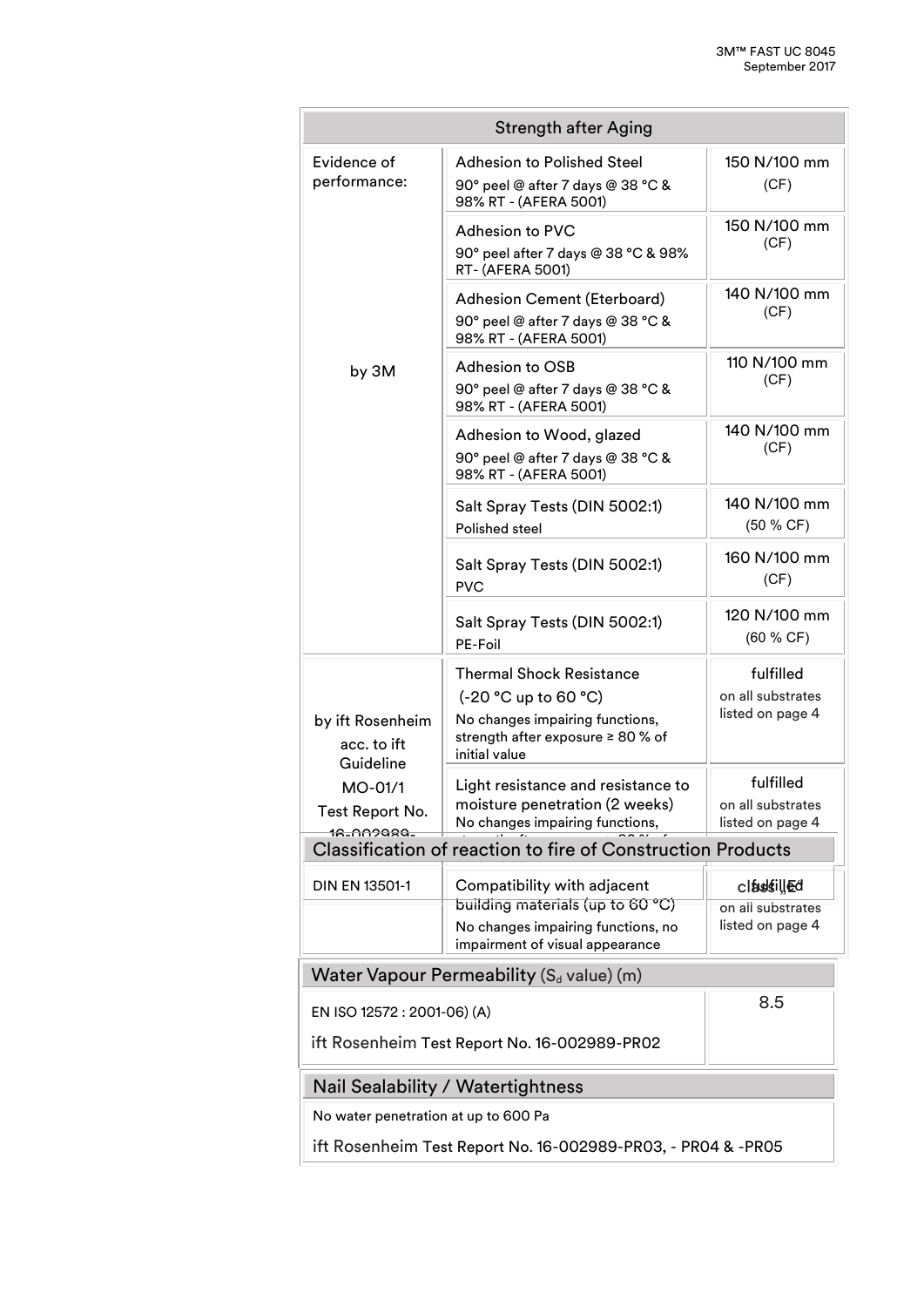#### ift Rosenheim Test Report No. 16-002989-PR02

#### Sevice Temperatur

- 20 °C up to 60 °C

ift Rosenheim Test Report No. 16-002989-PR02

## Application Temperatur

≥ 0 °C up to 60 °C

## UV-Light Resistance

9 months

# Building Material

| Building Material used to produce the test specimens for all<br>testing by the ift Rosenheim<br>acc. to ift- guideline MO-01/1: 2007-01 |                                      |  |
|-----------------------------------------------------------------------------------------------------------------------------------------|--------------------------------------|--|
| Concrete                                                                                                                                | C35                                  |  |
| <b>Exterior plaster</b>                                                                                                                 | <b>HASIT 650 cement mortar</b>       |  |
| <b>Exterior plaster</b>                                                                                                                 | HASIT <sub>150</sub>                 |  |
| Building plaster with Weber light mortar                                                                                                | LM21 without primer                  |  |
| Building plaster with Weber light mortar                                                                                                | LM21 with primer                     |  |
| FibreC                                                                                                                                  | glass fibre concrete slab 2.0        |  |
| Wood (spruce)                                                                                                                           | rough, grinded                       |  |
| Wood (spruce)                                                                                                                           | varnished                            |  |
| Wood (spruce)                                                                                                                           | painted                              |  |
| <b>OSB</b>                                                                                                                              | panels class 3 with rough<br>surface |  |
| PVC-U                                                                                                                                   | white                                |  |
| Aluminium                                                                                                                               | anodised                             |  |
| Anodised aluminium                                                                                                                      | Powder-coated aluminium              |  |
| Vapour barrier                                                                                                                          | Siga Majpell (PE)                    |  |
| Strong porous cement                                                                                                                    | rough surface                        |  |
| Glasroc                                                                                                                                 |                                      |  |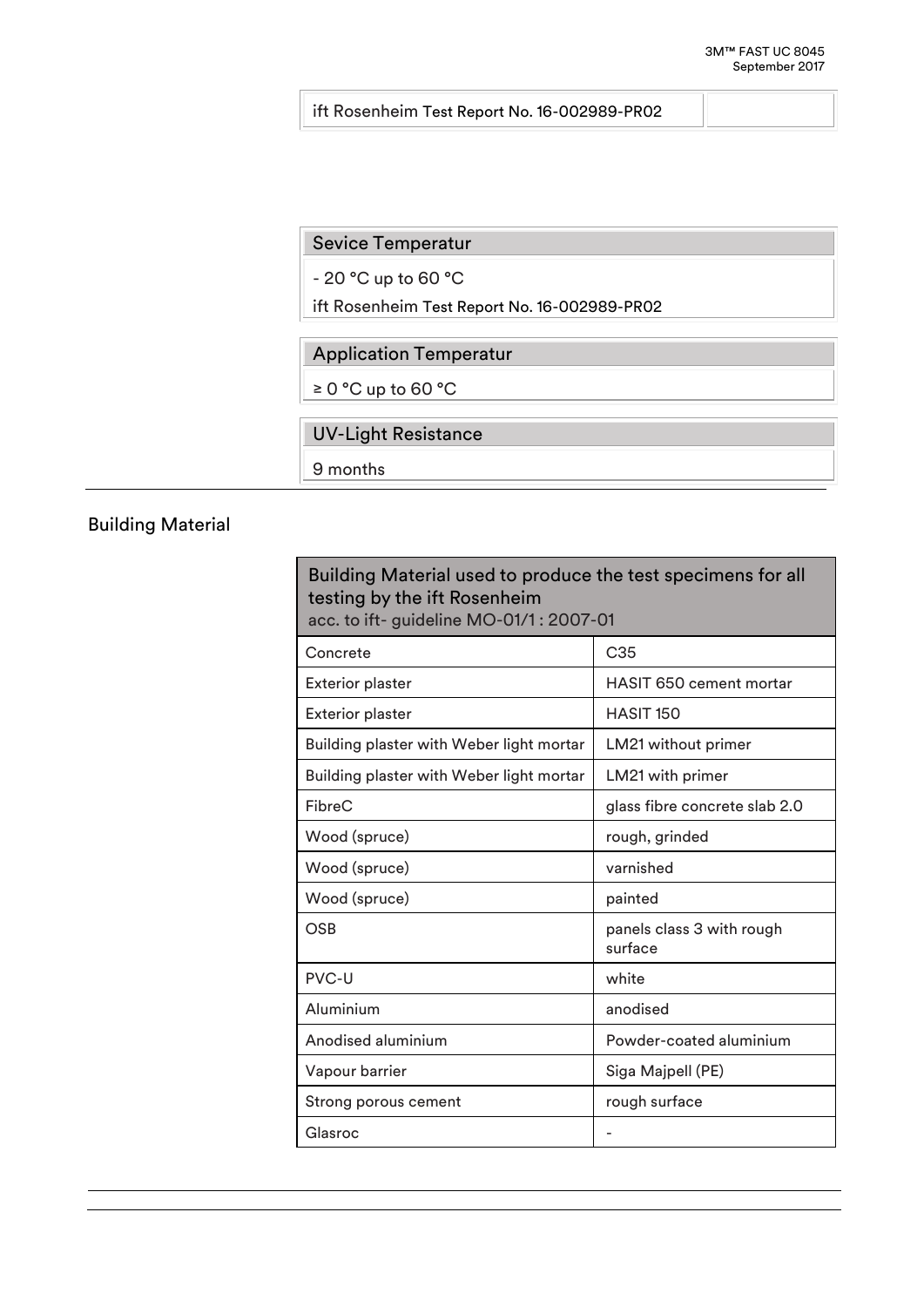| <b>Important Technical</b><br>Information | • FAST UC 8045 should not be installed / applied when<br>the temperature of the tape is below freezing point                                                        |
|-------------------------------------------|---------------------------------------------------------------------------------------------------------------------------------------------------------------------|
| $\bullet$                                 | Prior to application, ensure that the surface / substrate is<br>dry to the touch with no standing water, free of frost,<br>dust and dirt prior to tape installation |
| $\bullet$                                 | Please evaluating beforehand if the 3M product is fit for<br>your particular purpose, substrate and suitable for user's<br>method of application.                   |
| ٠                                         | Do not apply tape when surface / substrates are still<br>frozen                                                                                                     |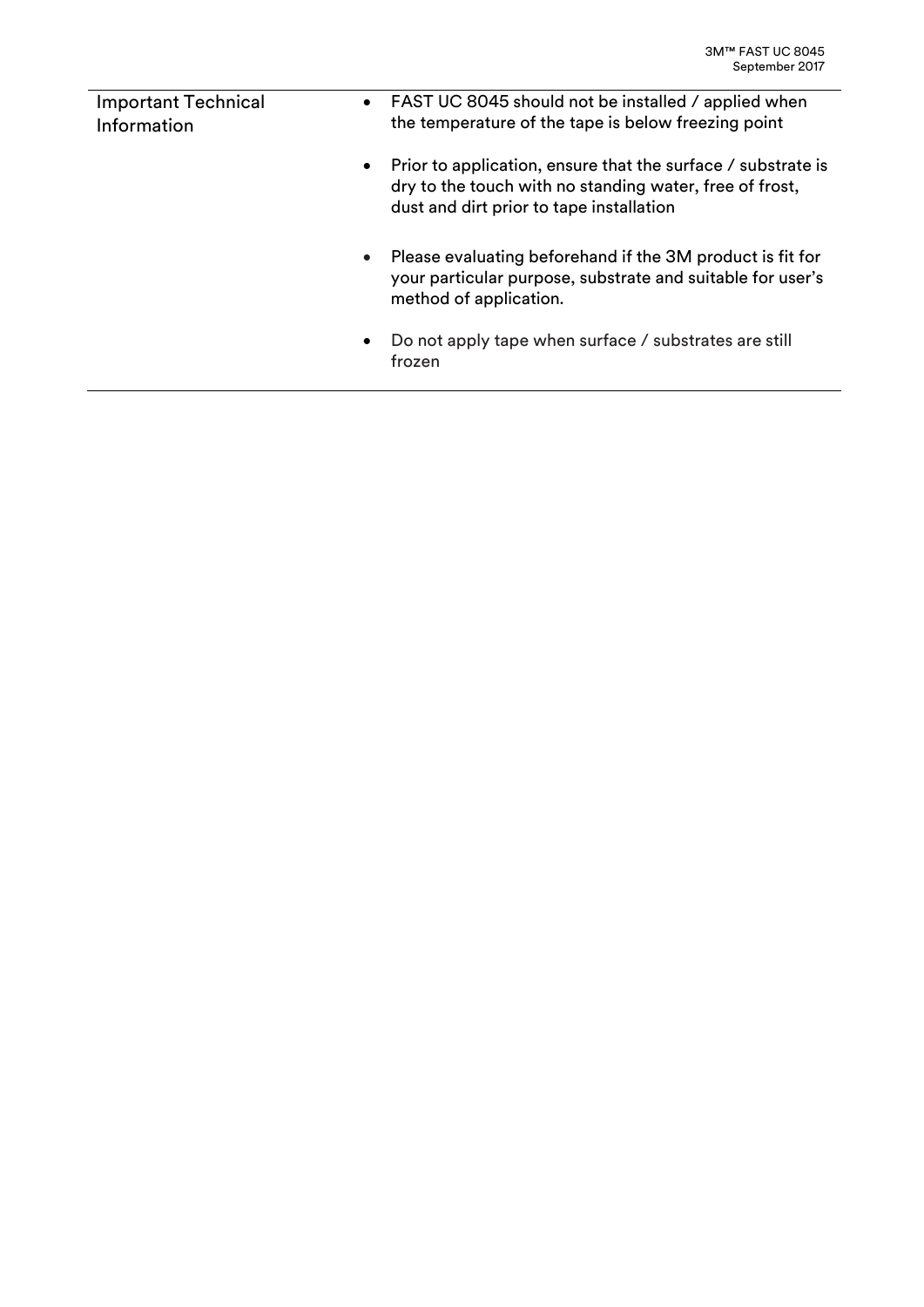| <b>Application Handling</b> | To obtain best adhesion, product can be installed within an<br>outdoor temperature range from ≥ 0 °C up to 60 °C.                                                                                                                                                                                                                                                                            |
|-----------------------------|----------------------------------------------------------------------------------------------------------------------------------------------------------------------------------------------------------------------------------------------------------------------------------------------------------------------------------------------------------------------------------------------|
|                             | Surfaces must be free from dirt and debris and not have<br>absorbed water. They should be free of any damaged,<br>unsupported areas and sharp protrusions or voids.                                                                                                                                                                                                                          |
|                             | 3M™ Flexible Air Sealing Tape 8045 FAST UC adheres<br>to the most common building material and to all listed on<br>page 5.                                                                                                                                                                                                                                                                   |
|                             | To apply, peel back the liner to position the tape. Firm<br>pressure to the tape surface is recommended when applying<br>to the building surface. Using a roller apply sufficient<br>pressure along the entire tape surface to ensure a continuous<br>seal and to eliminate trapping air beneath the tape.                                                                                   |
|                             | Warning:<br>The paper release liner is slippery and should not be walked<br>on at any time. Discard paper release liner in a designated<br>container                                                                                                                                                                                                                                         |
| <b>3rd Party Evaluation</b> | <b>IFT</b><br>The 3M ™ Flexible Air Sealing Tape FAST UC 8045 has<br>been tested by IFT-Rosenheim based on the following<br>guidelines and standards:<br>IFT-Richtlinie MO-01/1: 2007-01<br>$\bullet$<br>EN 12311-1: 1999-09<br>$\bullet$<br>EN ISO 12572: 2001-06<br>$\bullet$<br>According to DIN 18542<br>$\bullet$<br>According to EN 12211 : 2000<br><b>DIN EN 13501-1</b><br>$\bullet$ |
| Storage & Shelf Life        | Store at 16 °C – 25 °C and 40-65 % relative humidity in its<br>original box.                                                                                                                                                                                                                                                                                                                 |
|                             | The product can be stored up to 12 months after production.                                                                                                                                                                                                                                                                                                                                  |